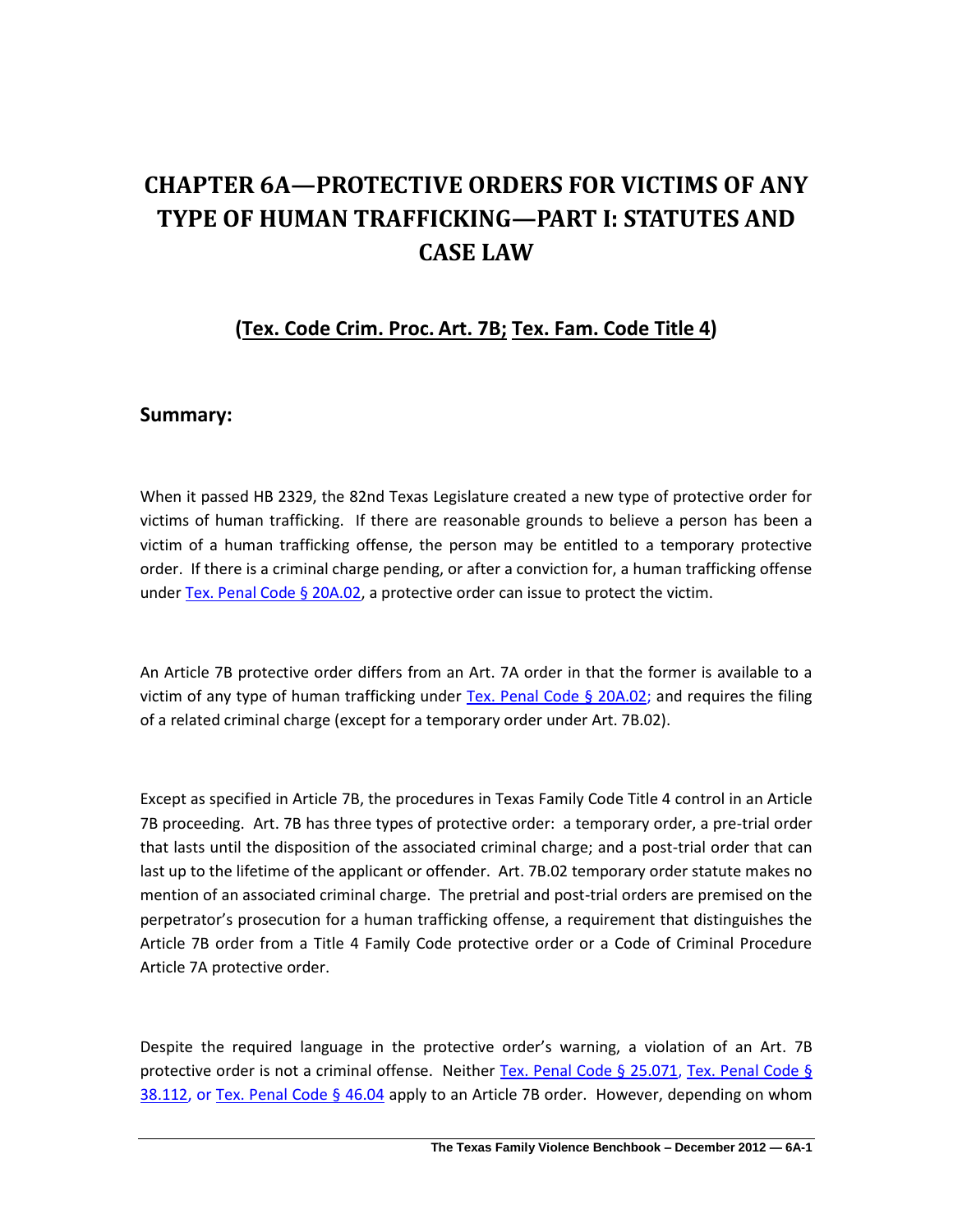the order protects and what findings it contains, it may be a violation of the federal Gun Control Act to possess a firearm while restrained by an Article 7B order. [18 U.SC. §](http://www.lexis.com/research/xlink?app=00075&view=full&searchtype=lt&search=18+USCS+prec+%A7+921) 921 and 18 U.SC. §  $922($ g $)(8)^{1}$ 

The confidentiality provisions of [Tex. Code Crim. Proc. art. 57D.02,](http://www.lexis.com/research/xlink?app=00075&view=full&searchtype=lt&search=Tex.+Code+Crim.+Proc.+art.+57D.02) which allow a victim of human trafficking to elect to be known by a pseudonym "in all public files and records" including "records of judicial proceedings", apply to Article 7B protective orders.

## *6A.1 Eligibility; jurisdiction; venue.*

A human trafficking victim is eligible for a temporary or permanent protective order under Tex. Code Crim. Proc. Article 7B, regardless of the relationship between the victim and the alleged offender (the person to be restrained), if the offense alleged or proven was in violation of any subsection of [Tex. Penal Code § 20A.02.](http://www.lexis.com/research/xlink?app=00075&view=full&searchtype=lt&search=Tex.+Penal+Code+%A7+20A.02) Except for the temporary order under Article 7B.02, there must be a related pending or resolved criminal case for an Article 7B protective order to issue.

[\(Tex. Code Crim. Proc. art. 7B.01\(a](http://www.lexis.com/research/xlink?app=00075&view=full&searchtype=lt&search=Tex.+Code+Crim.+Proc.+art.+7B.01)))

### **6A.1.1 Controlling law.**

Except as otherwise stated in Article 7B, this proceeding is controlled by Texas Family Code Title 4.

[\(Tex. Code Crim. Proc. art. 7B.05\)](http://www.lexis.com/research/xlink?app=00075&view=full&searchtype=lt&search=Tex.+Code+Crim.+Proc.+art.+7B.05)

<sup>&</sup>lt;sup>1</sup> [18 U.S.C. § 921](http://www.lexis.com/research/slft?cite=31382055534320A720393231&keyenum=15452&keytnum=0) makes it an offense to possess a firearm while restrained by a protective order, which is defined in 18 U.S.C. §  $922(g)(8)$  as a court order issued after notice and an opportunity to be heard that restrains a person from harassing, stalking, or threatening an intimate partner or child of an intimate partner or engaging in conduct that would place an intimate partner in fear of bodily injury to the intimate partner or child and includes a finding that the person restrained represents a credible threat of physical safety to such intimate partner or child or by its terms explicitly prohibits the use, attempted use, or threatened use of physical force against such intimate partner or child that would reasonably be expected to cause bodily injury.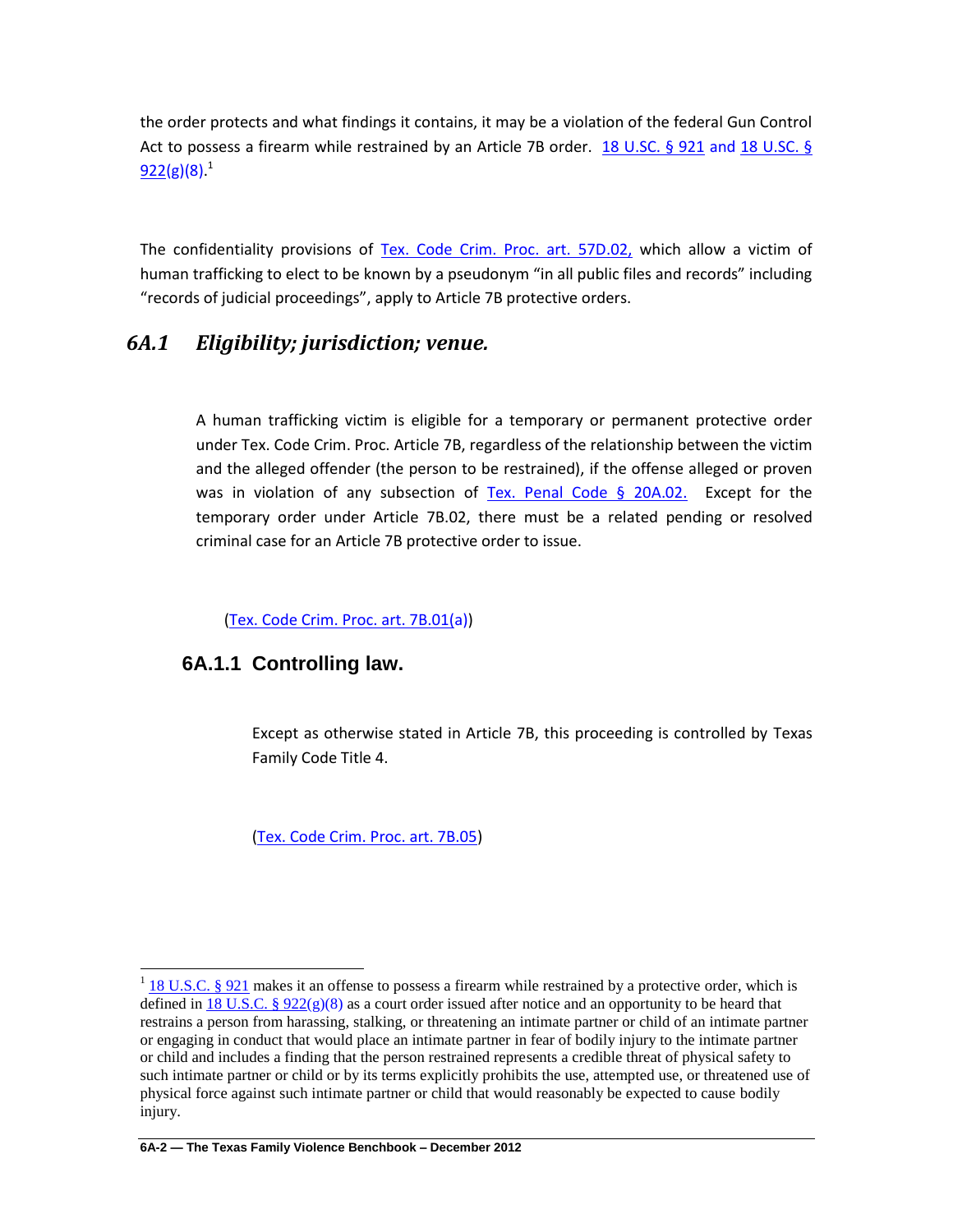## **6A.1.2 Standing to apply.**

An application may be filed by:

- (1) the victim of conduct by the offender that violates Tex. Penal Code  $\S$ [20A.02;](http://www.lexis.com/research/xlink?app=00075&view=full&searchtype=lt&search=Tex.+Penal+Code+%A7+20A.02)
- (2) the parent or guardian of a victim under 18 years of age;

**OR**

(3) a prosecuting attorney.

[\(Tex. Code Crim. Proc. art. 7B.01\(a](http://www.lexis.com/research/xlink?app=00075&view=full&searchtype=lt&search=Tex.+Code+Crim.+Proc.+art.+7B.01)))

## **6A.1.3 Where to file.**

The application must be filed in :

### **6A.1.3.1 Type of Court:**

(1) district court;

(2) juvenile court with district court jurisdiction;

(3) county court at law;

#### **OR**

(4) constitutional county court.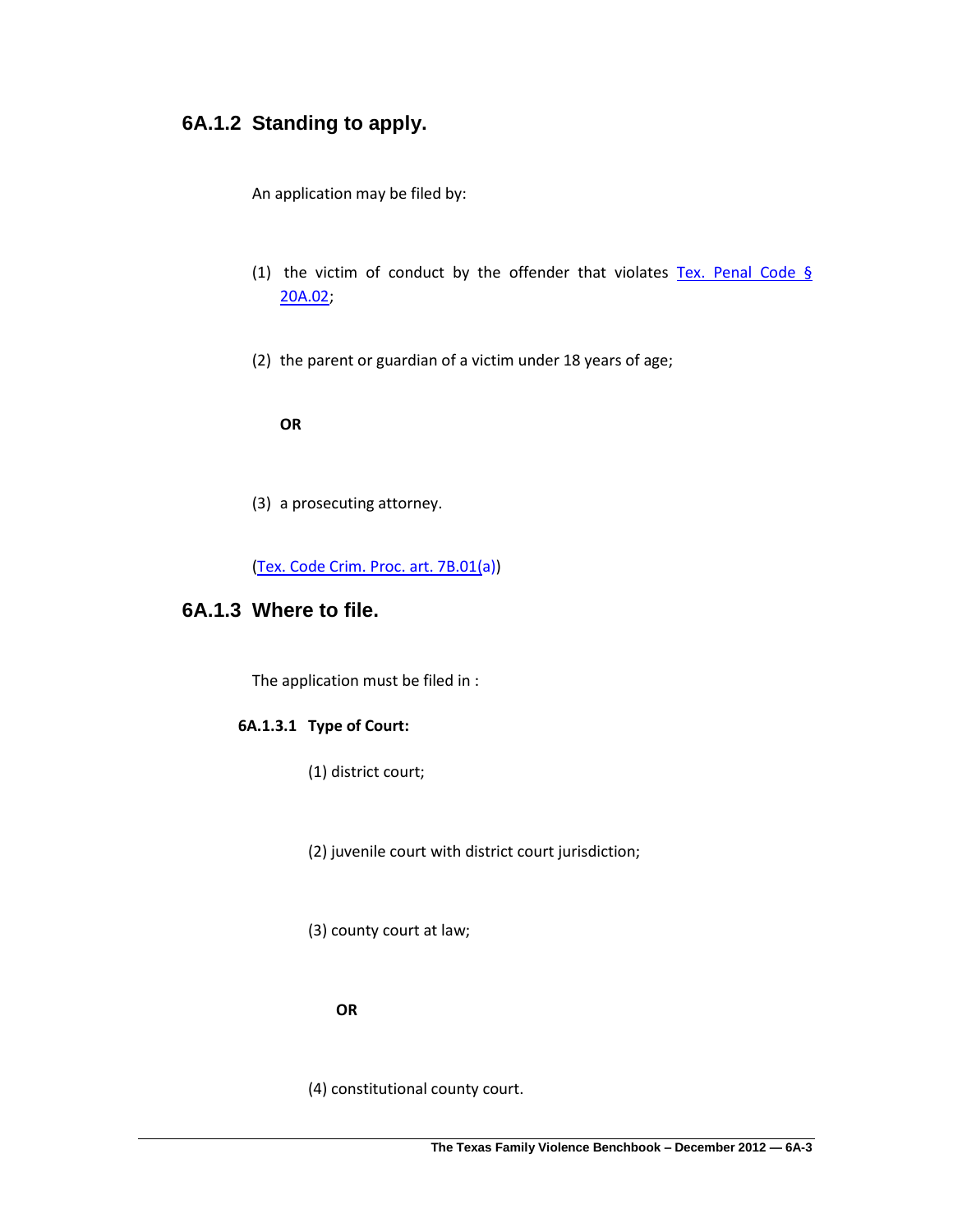#### **6A.1.3.2 Venue.**

Venue lies in the county:

(1) where applicant resides;

**OR**

(2) where the alleged offender resides.

[\(Tex. Code Crim. Proc. art. 7B.01](http://www.lexis.com/research/xlink?app=00075&view=full&searchtype=lt&search=Tex.+Code+Crim.+Proc.+art.+7B.01) (a))

### **6A.1.4 Fees.**

#### **6A.1.4.1 No fees for applicant.**

An applicant may **NOT** be assessed fees, costs, or other charges in connection with the filing, serving, entering, or transferring of a protective order. This prohibition covers motions to dismiss, modify, or withdraw a protective order, certified copies of the order, court reporter or judicial fund fees, and any other fee associated with a protective order.

#### [\(Tex. Fam. Code § 81.002\)](http://www.lexis.com/research/slft?cite=54582046616D696C7920436F646520A72038312E30303229&keyenum=15452&keytnum=0)

#### **6A.1.4.2 No fees for alleged offender.**

Although Title 4 of the Texas Family Code authorizes assessment of fees (including attorney's fees), the assessment is tied to a finding that the person committed family violence. Such a finding may be inapplicable to a protective order under Art. 7B. Therefore, absent a finding of family violence, there is *no direct statutory authority permitting the assessment of fees or other costs against the alleged offender in this type of hearing.*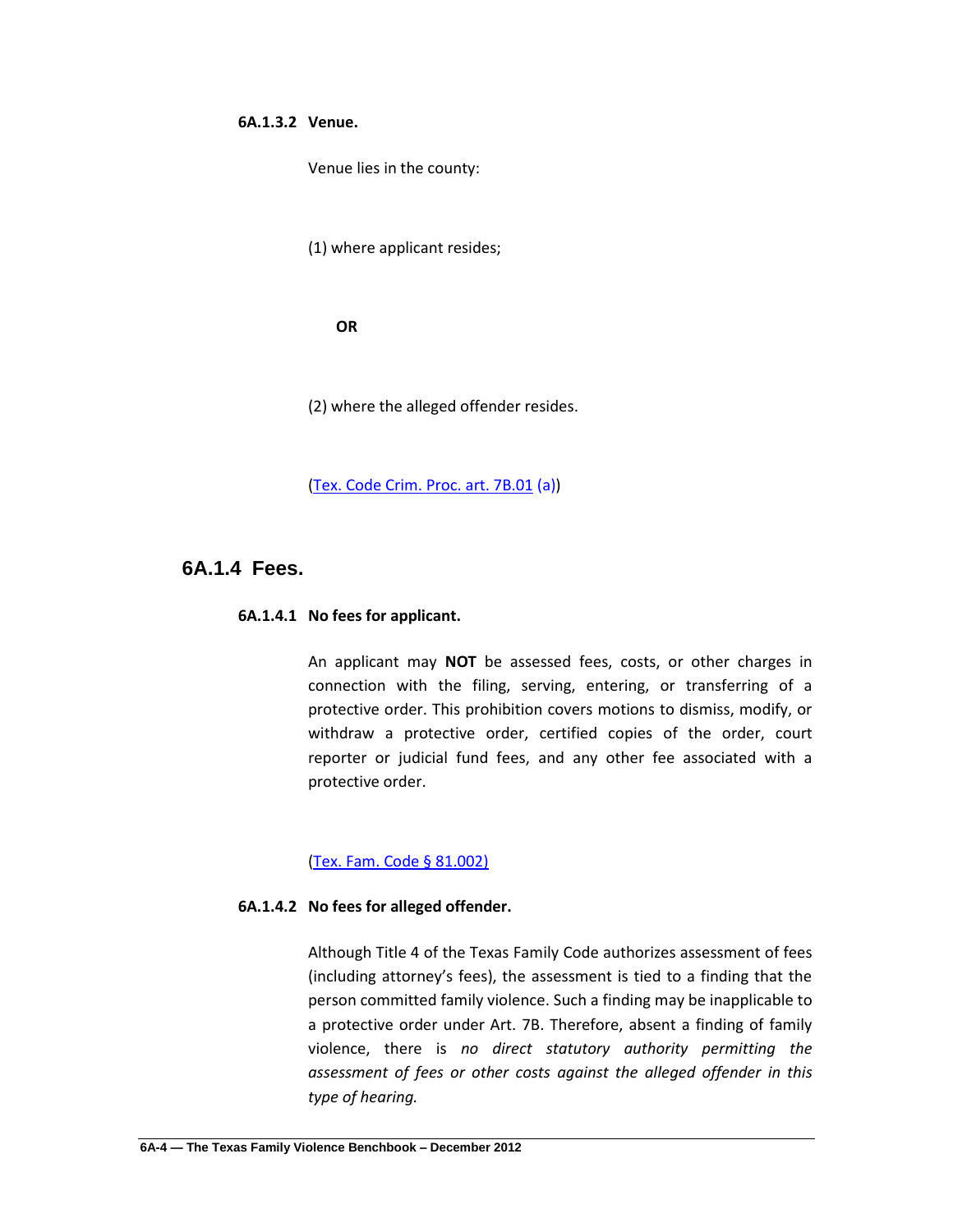### [\(Tex. Fam. Code § 81.003\)](http://www.lexis.com/research/slft?cite=54582046616D696C7920436F646520A72038312E30303329&keyenum=15452&keytnum=0)

## *6A.2 Contents of the application.*

The application must contain:

- the name and county of residence of applicant and alleged offender;
- a detailed description of the relevant facts establishing the applicant is a victim of conduct that violates Tex. Penal Code  $\S$  20A.02 by the person to be restrained;
- for orders under Art. 7B.03 or Art. 7B.04, an allegation that the person to be restrained has been charged with or convicted of an offense under [Tex. Penal Code](http://www.lexis.com/research/xlink?app=00075&view=full&searchtype=lt&search=Tex.+Penal+Code+%A7+20A.02)  [§ 20A.02](http://www.lexis.com/research/xlink?app=00075&view=full&searchtype=lt&search=Tex.+Penal+Code+%A7+20A.02) and the applicant is the victim of that conduct;
- a request for a protective order;

#### **AND**

 if a temporary order is sought under Art. 7B.02, the applicant's sworn statement (which does not have to be notarized). (See [Tex. Civ. Prac. & Rem. Code §](http://www.lexis.com/research/xlink?app=00075&view=full&searchtype=lt&search=Tex.+Civ.+Prac.+%26+Rem.+Code+%A7+132.001)  [132.001\).](http://www.lexis.com/research/xlink?app=00075&view=full&searchtype=lt&search=Tex.+Civ.+Prac.+%26+Rem.+Code+%A7+132.001)

### [\(Tex. Fam. Code § 82.009\)](http://www.lexis.com/research/slft?cite=54582046616D696C7920436F646520A72038322E30303929&keyenum=15452&keytnum=0)

## *6A.3 Temporary protective order.*

A temporary protective order is available without notice to the alleged offender and without a hearing.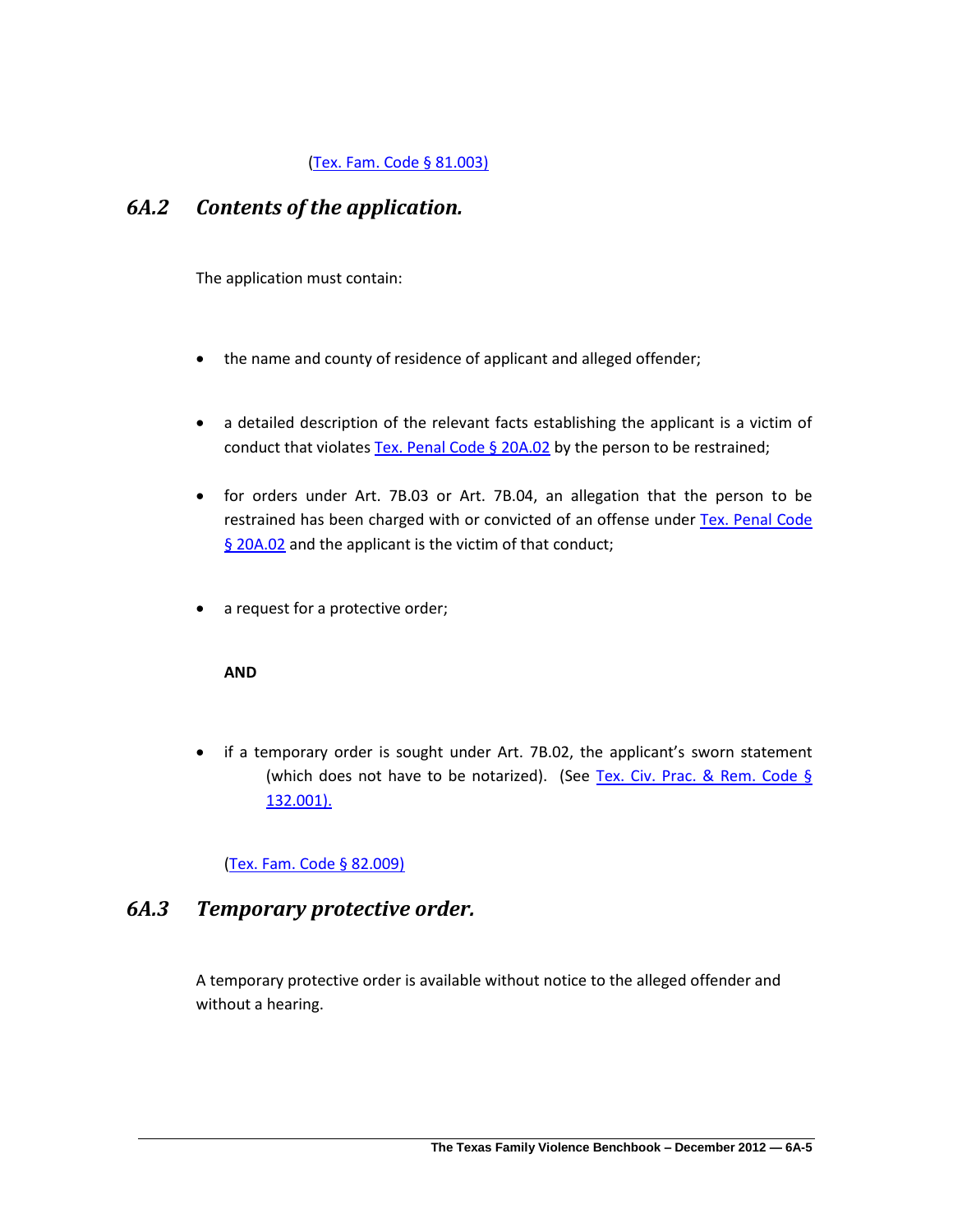### **6A.3.1 Notice; service; hearing.**

The temporary protective order may be issued without:

- prior notice to the alleged offender;
- service of process on the alleged offender;
- a criminal charge being filed against the offender;

**OR**

 a hearing, **UNLESS** the applicant is requesting that the alleged offender be excluded from the offender's residence, in which case the applicant must provide sworn written and oral testimony and appear in person at a hearing to request the exclusion. See § 3.2.3.

[\(Tex. Code Crim. Proc. art. 7A.02;](http://www.lexis.com/research/xlink?app=00075&view=full&searchtype=lt&search=Tex.+Code+Crim.+Proc.+art.+7A.02) [Tex. Fam. Code § 83.006\)](http://www.lexis.com/research/slft?cite=54582046616D696C7920436F646520A72038332E30303629&keyenum=15452&keytnum=0)

### **6A.3.2 Temporary protective order contents.**

To issue a temporary order under this section, the court must have:

received a properly completed application;

#### **AND**

 made a finding that there is a clear and present danger that the alleged offender will traffic the applicant in a manner that constitutes an offense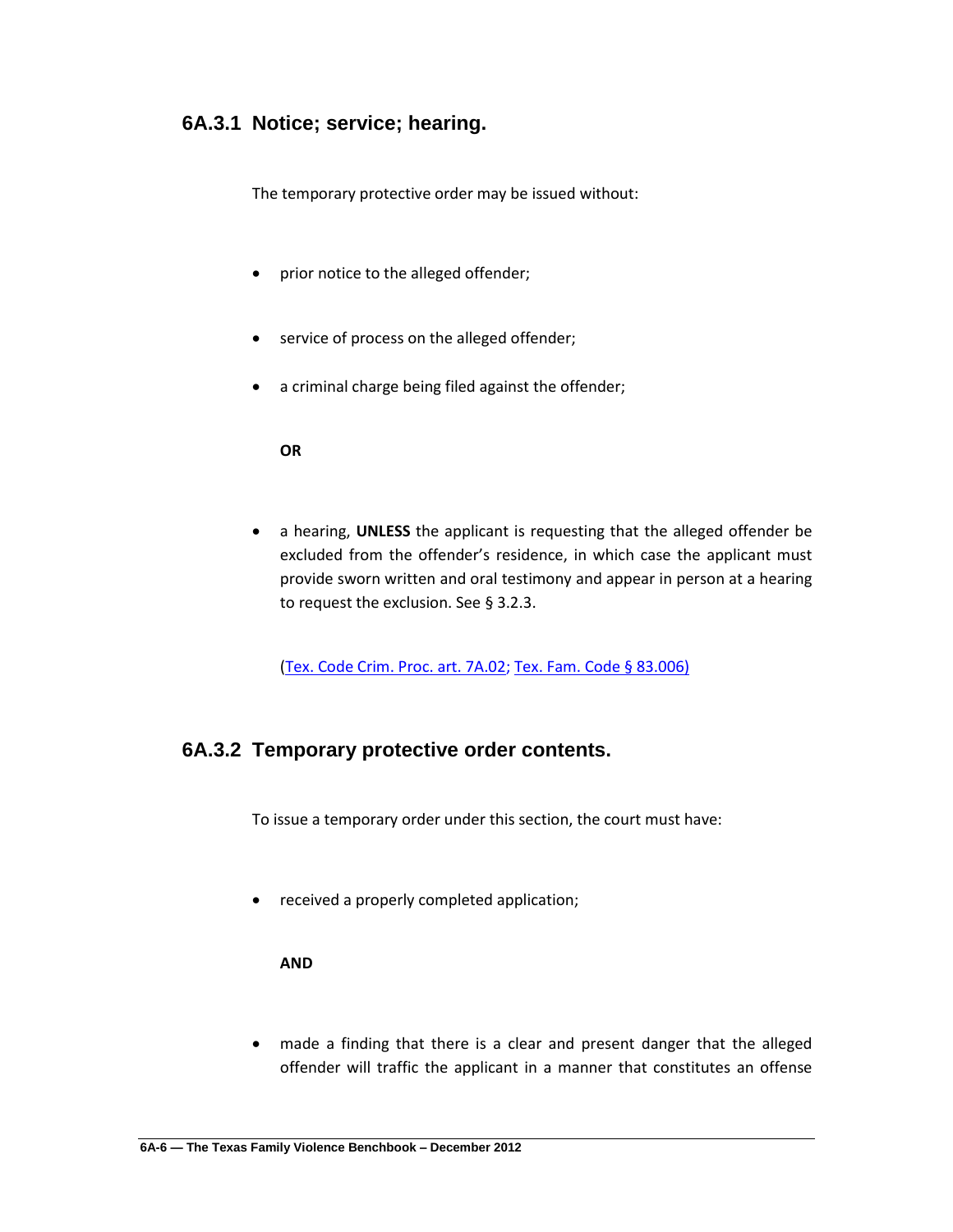under [Tex. Penal Code § 20A.02](http://www.lexis.com/research/xlink?app=00075&view=full&searchtype=lt&search=Tex.+Penal+Code+%A7+20A.02) or that the victim will otherwise suffer harm described by that section.

[\(Tex. Code Crim. Proc. art. 7B.02;](http://www.lexis.com/research/xlink?app=00075&view=full&searchtype=lt&search=Tex.+Code+Crim.+Proc.+art.+7B.02) [Tex. Fam. Code § 83.002\)](http://www.lexis.com/research/slft?cite=54582046616D696C7920436F646520A72038332E30303229&keyenum=15452&keytnum=0)

The temporary order must:

- contain the required finding that the alleged offender presents a clear and present danger of harm to the applicant or the applicant's family or household members;
- set the duration of the order, not to exceed 14 days (20 days in district courts with multiple counties or in counties over 2 million in population). The temporary order may be extended;
- state whether the alleged offender is required to post bond;
- if an exclusion from the alleged offender's residence is ordered, contain a finding that the applicant resides at the premises or has resided there within the past 30 days and that either the applicant has a legal interest in the property or the alleged offender is required to support the applicant or the applicant's child;
- list the acts the alleged offender is required to do or to refrain from doing;
- list the persons with whom the alleged offender may not have contact;
- list the places the alleged offender must avoid;
- state the distance that the alleged offender must maintain from any person or location listed in the "stay away" provisions of the order;

**AND**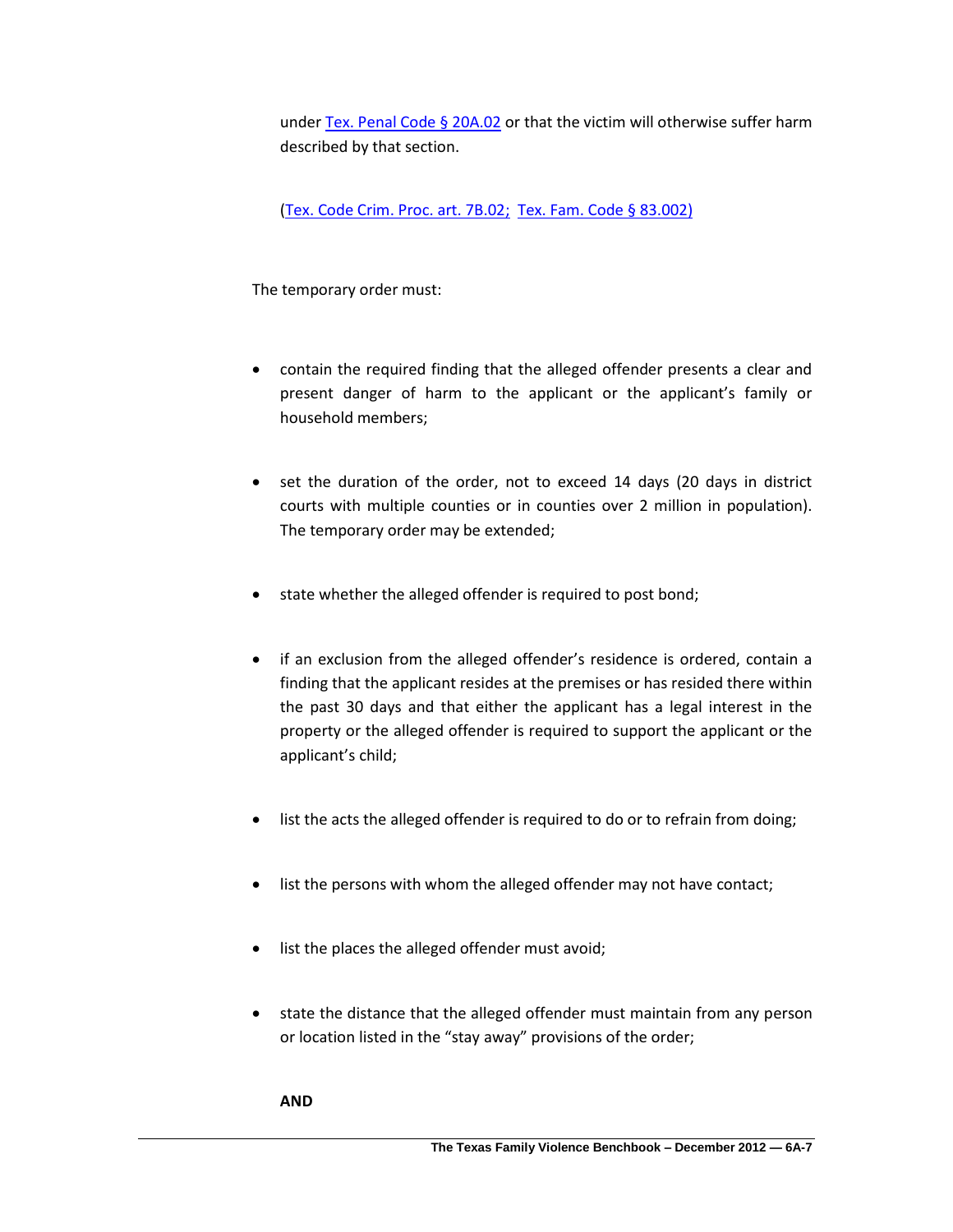contain the warning set out i[n Tex. Code Crim. Proc. art. 7B.07.](http://www.lexis.com/research/xlink?app=00075&view=full&searchtype=lt&search=Tex.+Code+Crim.+Proc.+art.+7B.07)

**NOTE:** For procedures when the applicant requests the offender vacate a residence, see § 3.2.2.

[\(Tex. Code Crim. Proc. art. 7B.02;](http://www.lexis.com/research/xlink?app=00075&view=full&searchtype=lt&search=Tex.+Code+Crim.+Proc.+art.+7B.02) [Tex. Fam. Code § 83.001;](http://www.lexis.com/research/xlink?app=00075&view=full&searchtype=lt&search=Tex.+Fam.+Code+%A7+83.002) Tex. Fam. Code [§83.002;](http://www.lexis.com/research/xlink?app=00075&view=full&searchtype=lt&search=Tex.+Fam.+Code+%A7+83.002) [Tex. Fam. Code § 83.003;](http://www.lexis.com/research/xlink?app=00075&view=full&searchtype=lt&search=Tex.+Fam.+Code+%A7+83.003) [Tex. Fam. Code § 83.004;](http://www.lexis.com/research/xlink?app=00075&view=full&searchtype=lt&search=Tex.+Fam.+Code+%A7+83.004) Tex. Fam. Code [§ 83.005;](http://www.lexis.com/research/xlink?app=00075&view=full&searchtype=lt&search=Tex.+Fam.+Code+%A7+83.005) [Tex. Fam. Code § 83.006](http://www.lexis.com/research/xlink?app=00075&view=full&searchtype=lt&search=Tex.+Fam.+Code+%A7+83.006) [Tex. Fam. Code § 85.021\)](http://www.lexis.com/research/slft?cite=54582046616D696C7920436F646520A72038352E30323129&keyenum=15452&keytnum=0)

### **6A.3.3 Warning for temporary, pretrial, and post-trial orders.**

The temporary and permanent order must contain the following warning, in letters that are either bold type, underscored, or in all caps:

"A PERSON WHO VIOLATES THIS ORDER MAY BE PUNISHED FOR CONTEMPT OF COURT BY A FINE OF AS MUCH AS \$500 OR BY CONFINEMENT IN JAIL FOR AS LONG AS SIX MONTHS, OR BOTH. NO PERSON, INCLUDING A PERSON WHO IS PROTECTED BY THIS ORDER, MAY GIVE PERMISSION TO ANYONE TO IGNORE OR VIOLATE ANY PROVISION OF THIS ORDER. DURING THE TIME IN WHICH THIS ORDER IS VALID, EVERY PROVISION OF THIS ORDER IS IN FULL FORCE AND EFFECT UNLESS A COURT CHANGES THE ORDER. IT IS UNLAWFUL FOR ANY PERSON, OTHER THAN A PEACE OFFICER, AS DEFINED BY SECTION 1.07, PENAL CODE, ACTIVELY ENGAGED IN EMPLOYMENT AS A SWORN, FULL-TIME PAID EMPLOYEE OF A STATE AGENCY OR POLITICAL SUBDIVISION, WHO IS SUBJECT TO A PROTECTIVE ORDER TO POSSESS A FIREARM OR AMMUNITION."

The statute also requires a temporary protective order to include the following language, even though this language is misleading (at best) because violating an Article 7B protective order is NOT a criminal offense nor is possession of firearms while restrained by the order a *state* offense. Depending on what the order prohibits and who it protects, possession of a firearm while restrained by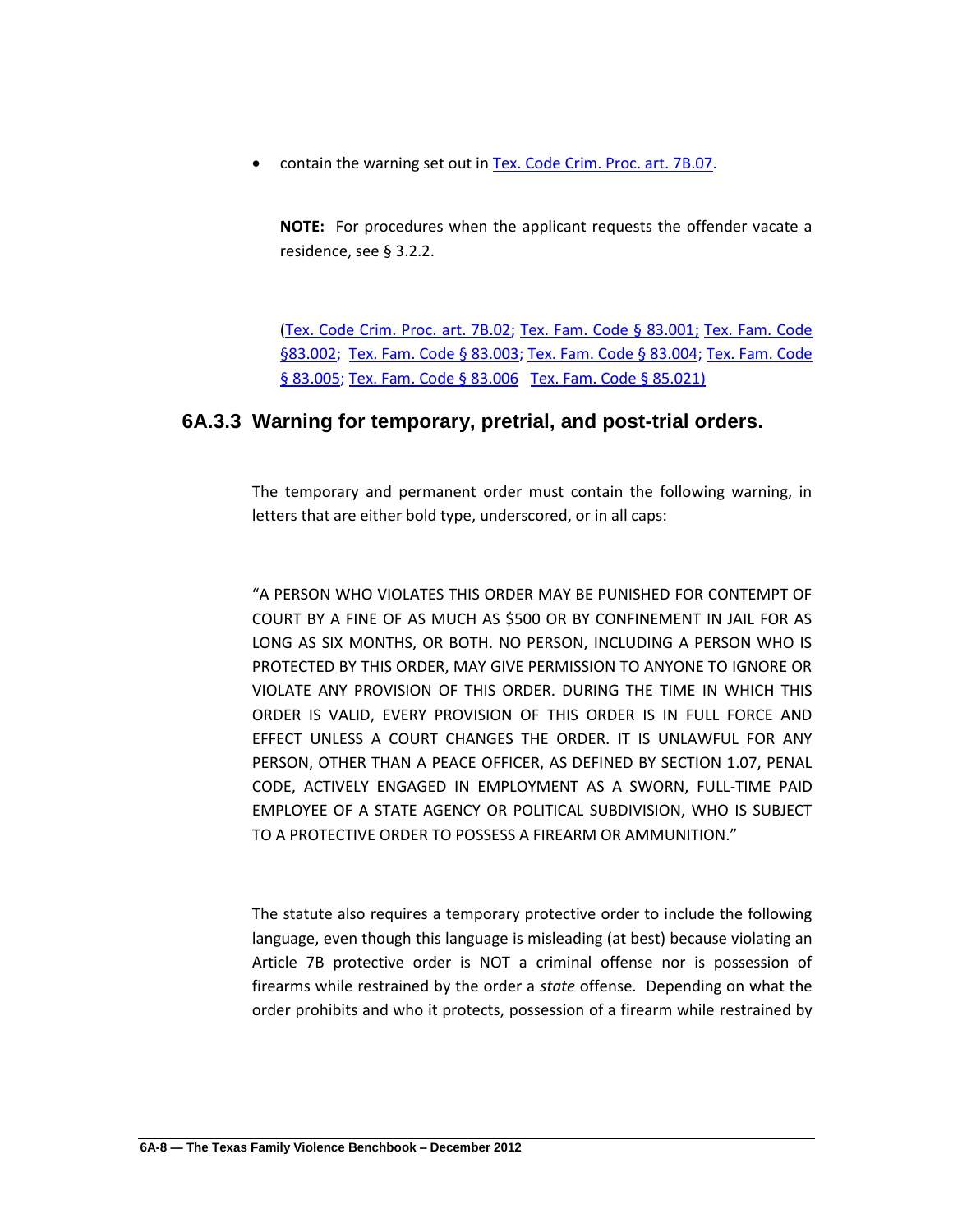an Article 7B order might violate the federal Gun Control Act. [18 U.S.C. § 921](http://www.lexis.com/research/slft?cite=31382055534320A7A720393231&keyenum=15452&keytnum=0) and 18 U.S.C.  $\S 922(g)(8)^2$ 

"A VIOLATION OF THIS ORDER BY COMMISSION OF AN ACT PROHIBITED BY THE ORDER MAY BE PUNISHABLE BY A FINE OF AS MUCH AS \$4,000 OR BY CONFINEMENT IN JAIL FOR AS LONG AS ONE YEAR, OR BOTH. AN ACT THAT RESULTS IN A SEPARATE OFFENSE MAY BE PROSECUTED AS A SEPARATE OFFENSE IN ADDITION TO A VIOLATION OF THIS ORDER."

#### [\(Tex. Code Crim. Proc. art. 7B.06\)](http://www.lexis.com/research/xlink?app=00075&view=full&searchtype=lt&search=Tex.+Code+crim.+Proc.+art.+7B.06)

### **6A.3.4 Enforcing an order to vacate a residence.**

If the temporary or permanent order includes a requirement that the alleged offender vacate his residence, the court shall, upon request, issue an order requiring the appropriate law enforcement agency to:

- accompany the victim to the residence;
- inform the alleged offender of the order to vacate;
- protect the applicant while the applicant takes possession;

#### **AND**

 protect the applicant during the time it takes to gather up personal property if the alleged offender refuses to vacate the residence.

<sup>&</sup>lt;sup>2</sup> [18 U.S.C. § 921](http://www.lexis.com/research/xlink?app=00075&view=full&searchtype=lt&search=18+USCS+prec+%A7+921) makes it an offense to possess a firearm while restrained by a protective order, which is defined in 18 U.S.C. §  $922(g)(8)$  as a court order issued after notice and an opportunity to be heard tht restrains a person from harassing, stalking, or threatening an intimate partner or child of an intimate partner or engaging in conduct that would place an intimate partner in fear of bodily injury to the intimate partner or child and includes a finding that the person restrained represents a credible threat of physical safety to such intimate partner or child or by its terms explicitly prohibits the use, attempted use, or threatened use of physical force against such intimate partner or child that would reasonably be expected to cause bodily injury.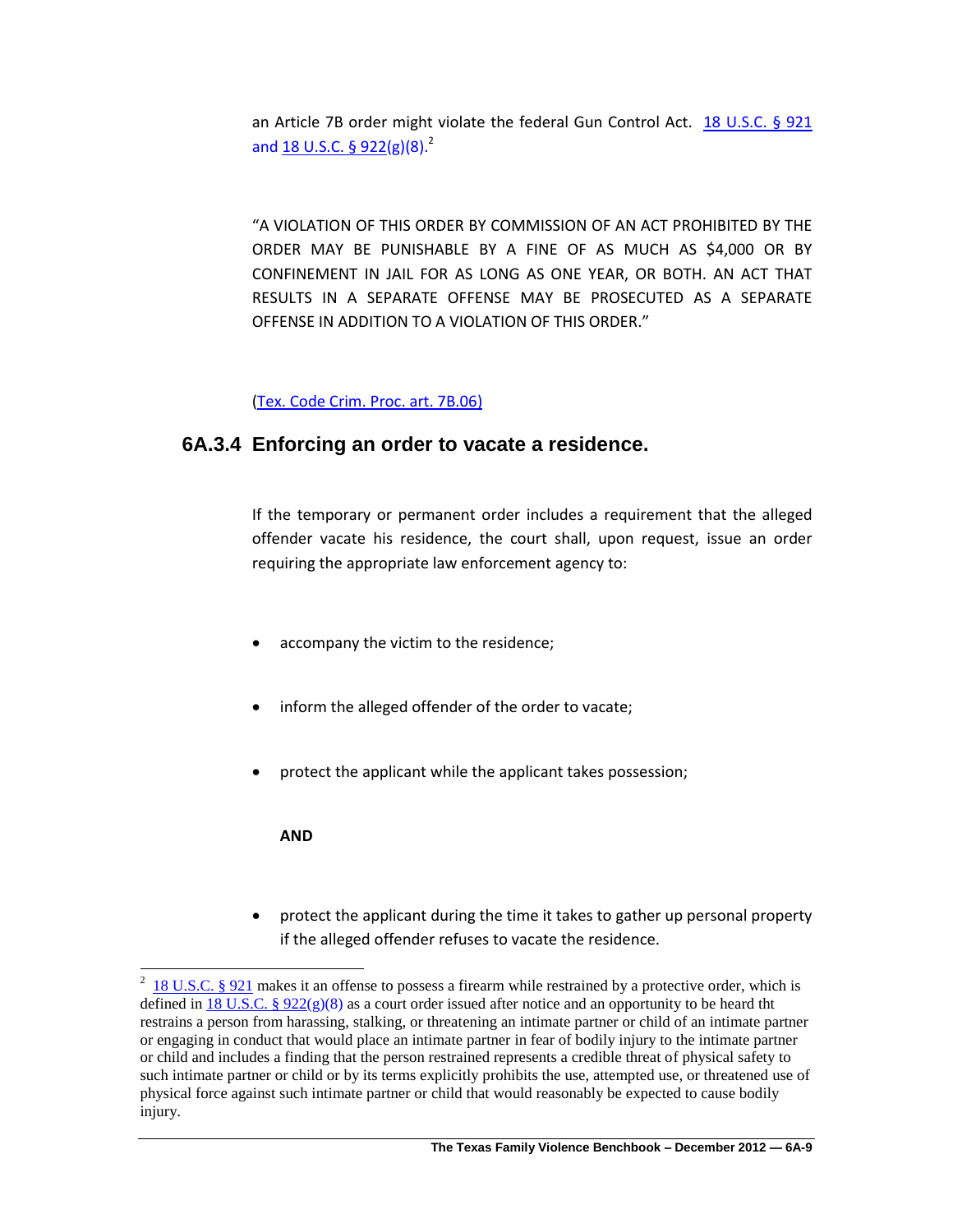#### [\(Tex. Fam. Code § 86.003\)](http://www.lexis.com/research/slft?cite=54582046616D696C7920436F646520A72038362E30303329&keyenum=15452&keytnum=0)

### **6A.3.5 Duration.**

The duration of the temporary order must not exceed 14 days (but may be up to 20 days in district courts with multiple counties or in counties over 2 million in population). The temporary order is subject to multiple extensions for the same duration as the initial order.

### [\(Tex. Fam. Code § 83.002\)](http://www.lexis.com/research/slft?cite=54582046616D696C7920436F646520A72038332E30303229&keyenum=15452&keytnum=0)

### *6A.4 Pretrial protective order.*

If a criminal charge of human trafficking is still pending when the protective order application is heard, the applicant may be granted a pretrial protective order that lasts until the disposition of the criminal case. (This order should not be confused with the temporary order available under Art. 7B.02.)

### **6A.4.1 Required findings.**

To issue a pretrial protective order under Art. 7B.03, the court must have:

received a properly completed application;

**AND**

- made a finding that:
	- o the applicant is younger than 18 years of age or, regardless of age, the subject of a threat that reasonably places the applicant in fear of further harm from the offender;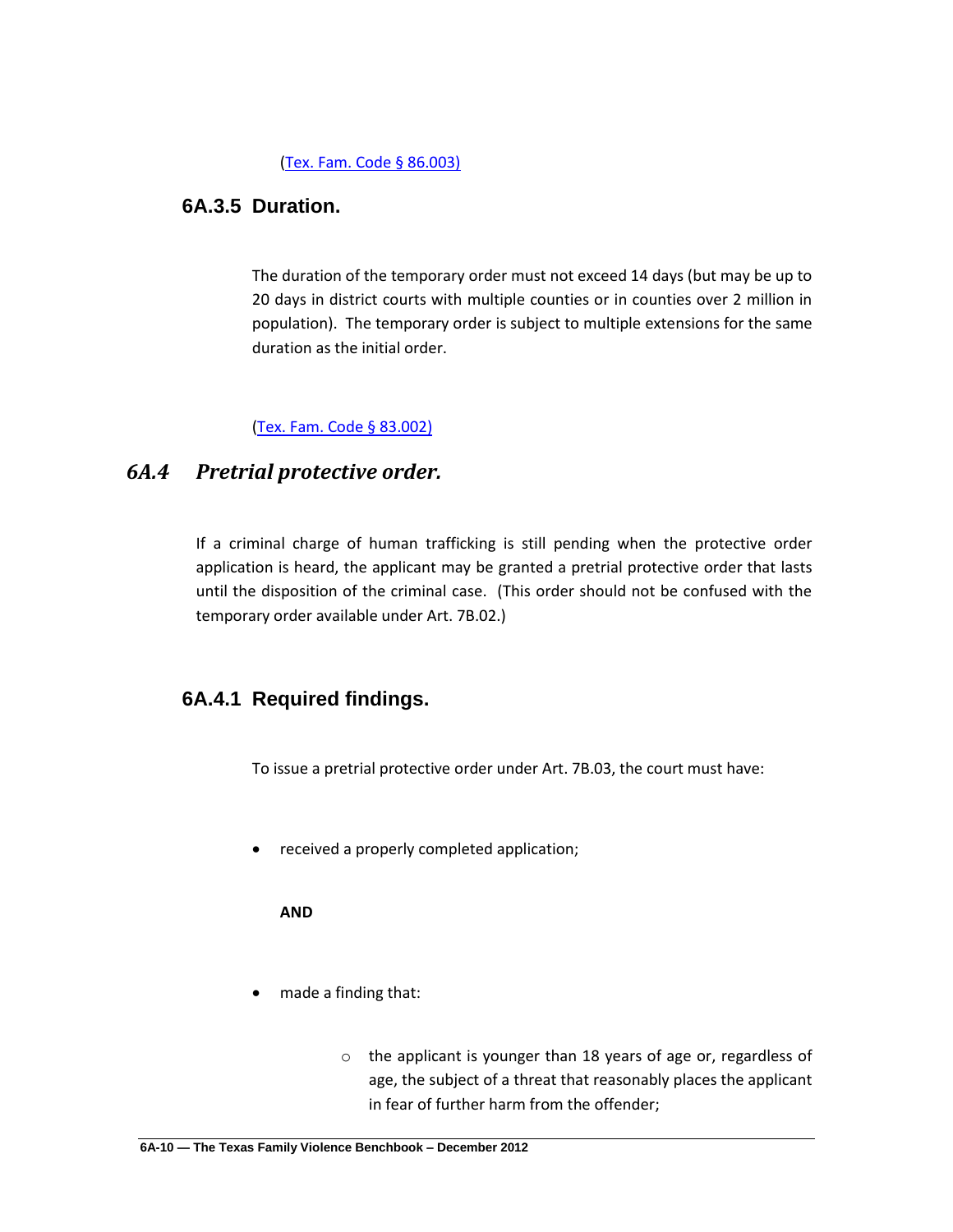#### **AND**

o reasonable grounds exist to believe the applicant is the victim in the criminal case brought against the alleged offender for a human trafficking offense unde[r Tex. Penal Code § 20A.02.](http://www.lexis.com/research/xlink?app=00075&view=full&searchtype=lt&search=Tex.+Penal+Code+%A7+20A.02)

[\(Tex. Code Crim. Proc. art. 7B.03;](http://www.lexis.com/research/xlink?app=00075&view=full&searchtype=lt&search=Tex.+Code+Crim.+Proc.+art.+7B.03) [Tex. Fam. Code § 85.001\)](http://www.lexis.com/research/slft?cite=54582046616D696C7920436F646520A72038352E30303129&keyenum=15452&keytnum=0)

### **6A.4.2 Conditions.**

In the protective order, the following conditions may be imposed as necessary to protect the victim or the victim's family or household. The court may require the defendant:

(1) to take a specified action necessary or appropriate to prevent or reduce the likelihood of future harm;

#### **AND**

(2) not to:

- communicate directly or indirectly in a threatening or harassing manner;
- go near the residence, work place, school, or child-care facility of a person protected by the order;
- engage in conduct, including following a person, that is reasonably likely to harass, annoy, alarm, abuse, torment, or embarrass;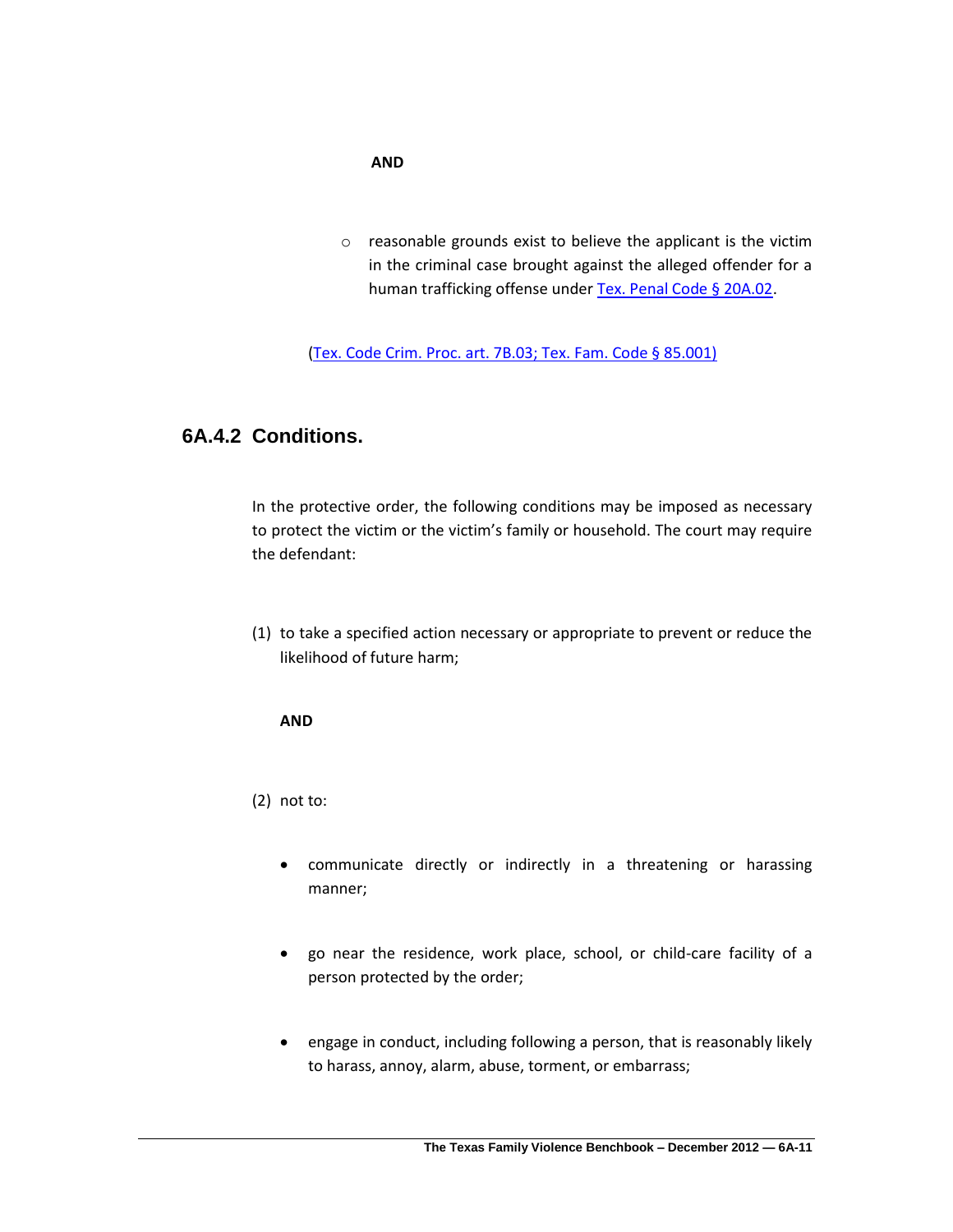- harm, threaten, or interfere with the care, custody, or control of a pet, companion animal, or assistance animal that is possessed by a person protected by an order or by a member of the family or household of a person protected by the order;
- possess a firearm (unless the defendant works full time as a licensed peace officer);

#### **OR**

• carry a concealed handgun (by suspending a license issued under Tex. [Gov't Code § 411.177\).](http://www.lexis.com/research/slft?cite=545820476F7665726E6D656E7420436F646520A7203431312E313737292E&keyenum=15452&keytnum=0)

**NOTE:** The federal authorities recommend that the order contain a "Brady marker," which is some notation or finding that the respondent is subject to the prohibitions on firearm possession under  $18$  U.S.C. § 921. See chapter 14, infra.

[\(Tex. Code Crim. Proc. art. 7B.05;](http://www.lexis.com/research/xlink?app=00075&view=full&searchtype=lt&search=Tex.+Code+Crim.+Proc.+art.+7B.05) [Tex. Fam. Code § 85.021;](http://www.lexis.com/research/slft?cite=54582046616D696C7920436F646520A72038352E303231&keyenum=15452&keytnum=0)

### **6A.4.3 Duration.**

The pretrial protective order is effective until the date the alleged offender is convicted or acquitted or the disposition of the criminal case against the alleged offender.

[\(Tex. Code Crim. Proc. art. 7B.03\)](http://www.lexis.com/research/xlink?app=00075&view=full&searchtype=lt&search=Tex.+Code+Crim.+Proc.+art.+7B.03)

## *6A.5 Post-trial protective order.*

A permanent protective order may be granted after the disposition of a criminal charge of human trafficking against the offender.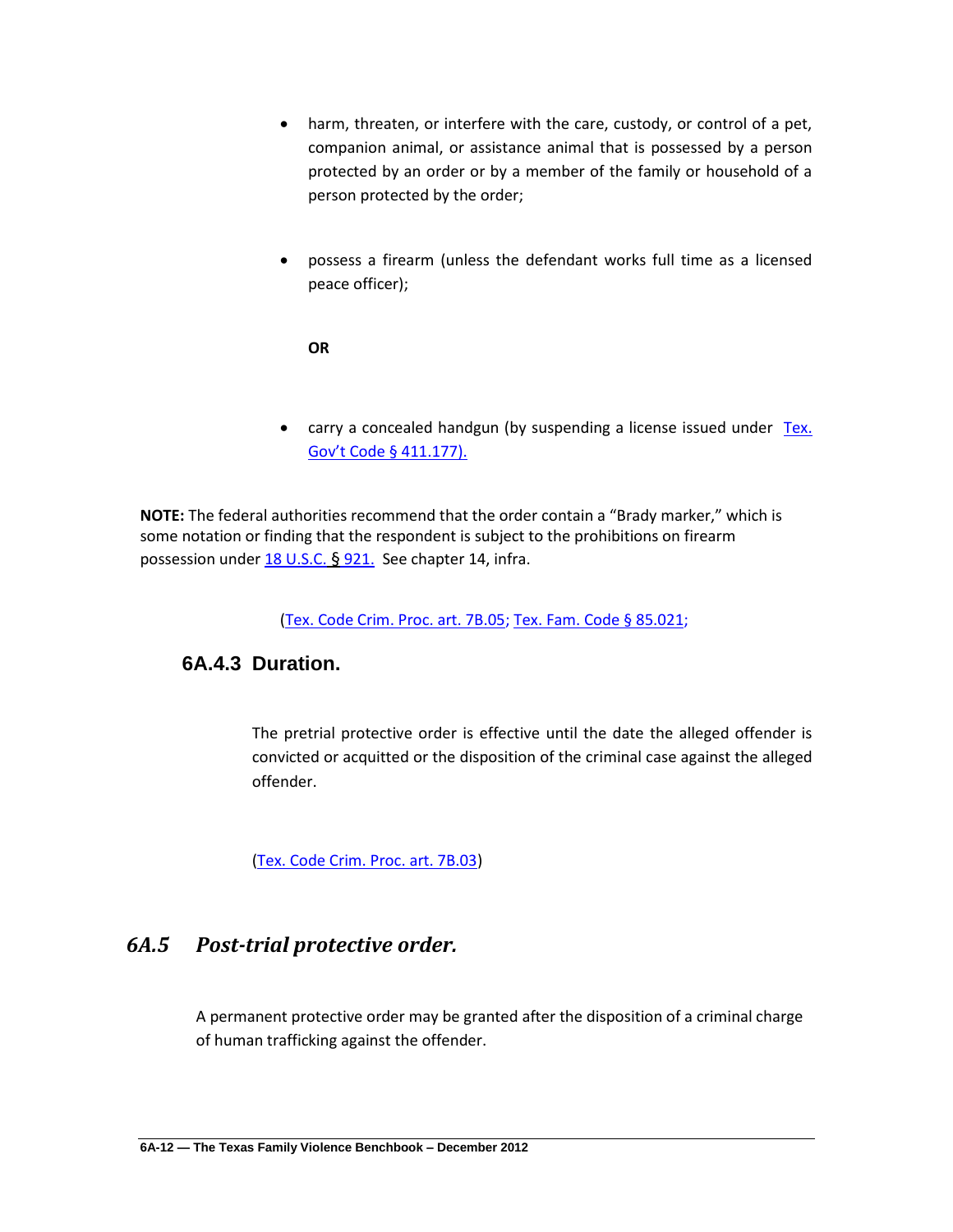## **6A.5.1 Required findings.**

To issue a post-trial protective order under this section, the court must have:

received a properly completed application;

#### **AND**

- made a finding that:
	- o the applicant is younger than 18 years of age or, regardless of age, the subject of a threat that reasonably places the applicant in fear of further harm from the alleged offender;

#### **AND**

o reasonable grounds exist to believe the applicant is the victim of a human trafficking offense under [Tex. Penal Code § 20A.02](http://www.lexis.com/research/xlink?app=00075&view=full&searchtype=lt&search=Tex.+Penal+Code+%A7+20A.02) for which the offender has been convicted.

[\(Tex. Code Crim. Proc. art. 7B.04;](http://www.lexis.com/research/xlink?app=00075&view=full&searchtype=lt&search=Tex.+Code+Crim.+Proc.+art.+7B.04) [Tex. Fam. Code § 85.001\)](http://www.lexis.com/research/slft?cite=54582046616D696C7920436F646520A72038352E30303129&keyenum=15452&keytnum=0)

## **6A.5.2 Conditions.**

In the protective order, the following conditions may be imposed as necessary to protect the victim or the victim's family or household. The court may require the defendant:

(1) to take a specified action necessary or appropriate to prevent or reduce the likelihood of future harm;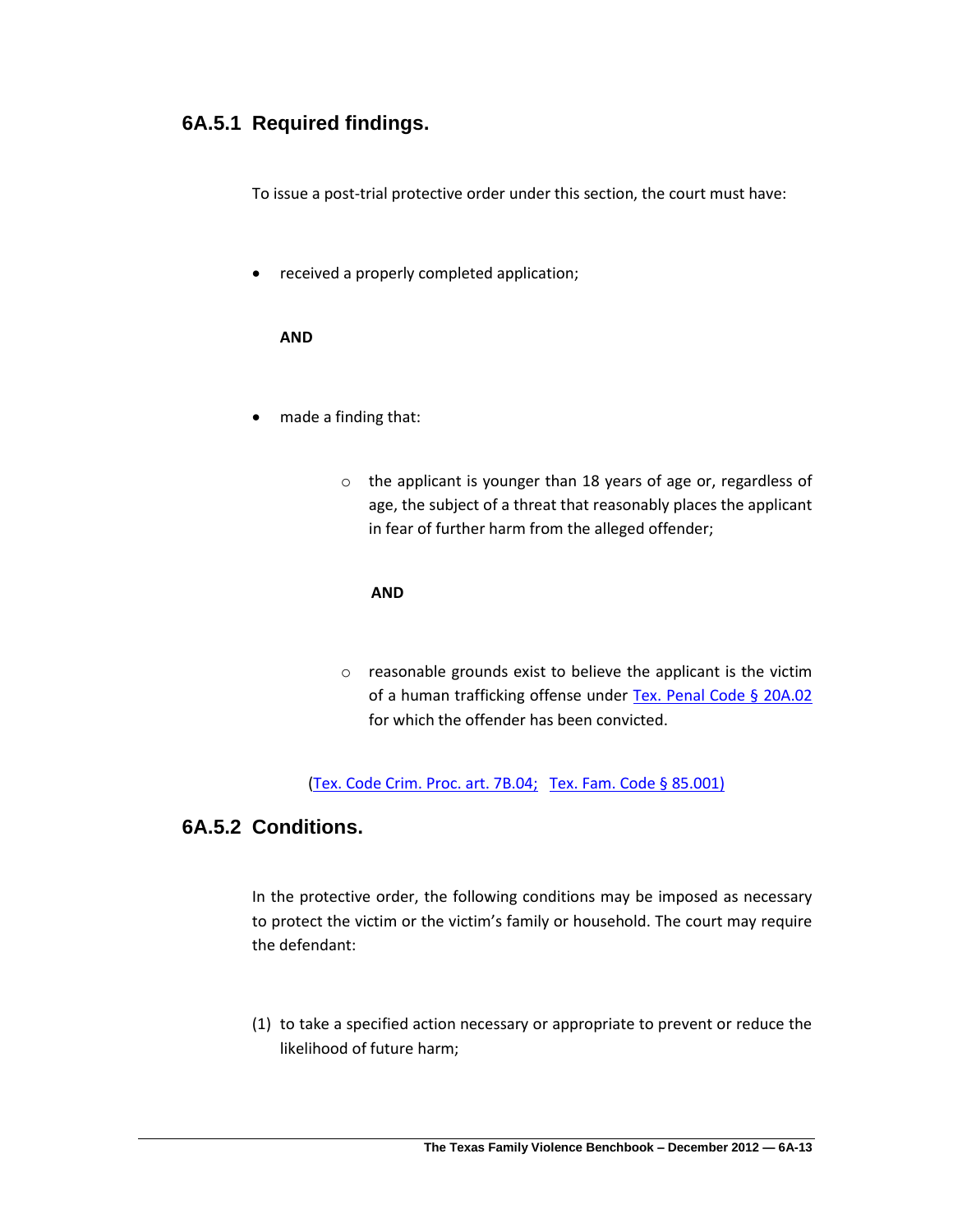#### **AND**

(2) not to:

- communicate directly or indirectly in a threatening or harassing manner;
- go near the residence, work place, school, or child-care facility of a person protected by the order;
- engage in conduct, including following a person, that is reasonably likely to harass, annoy, alarm, abuse, torment, or embarrass;
- harm, threaten, or interfere with the care, custody, or control of a pet, companion animal, or assistance animal that is possessed by a person protected by an order or by a member of the family or household of a person protected by the order;
- possess a firearm (unless the defendant works full time as a licensed peace officer);

#### **OR**

• carry a concealed handgun (by suspending a license issued under Tex. [Gov't Code § 411.177\).](http://www.lexis.com/research/slft?cite=545820476F7665726E6D656E7420436F646520A7203431312E313737292E&keyenum=15452&keytnum=0)

**NOTE:** The federal authorities recommend that the order contain a "Brady marker," which is some notation or finding that the respondent is subject to the prohibitions on firearm possession under [18 U.S.C. § 921.](http://www.lexis.com/research/slft?cite=31382055534320A7A720393231&keyenum=15452&keytnum=0) See chapter 14, infra.

[\(Tex. Code Crim. Proc. art. 7B.05;](http://www.lexis.com/research/xlink?app=00075&view=full&searchtype=lt&search=Tex.+Code+Crim.+Proc.+art.+7B.05) [Tex. Fam. Code § 85.021;](http://www.lexis.com/research/slft?cite=54582046616D696C7920436F646520A72038352E303231&keyenum=15452&keytnum=0)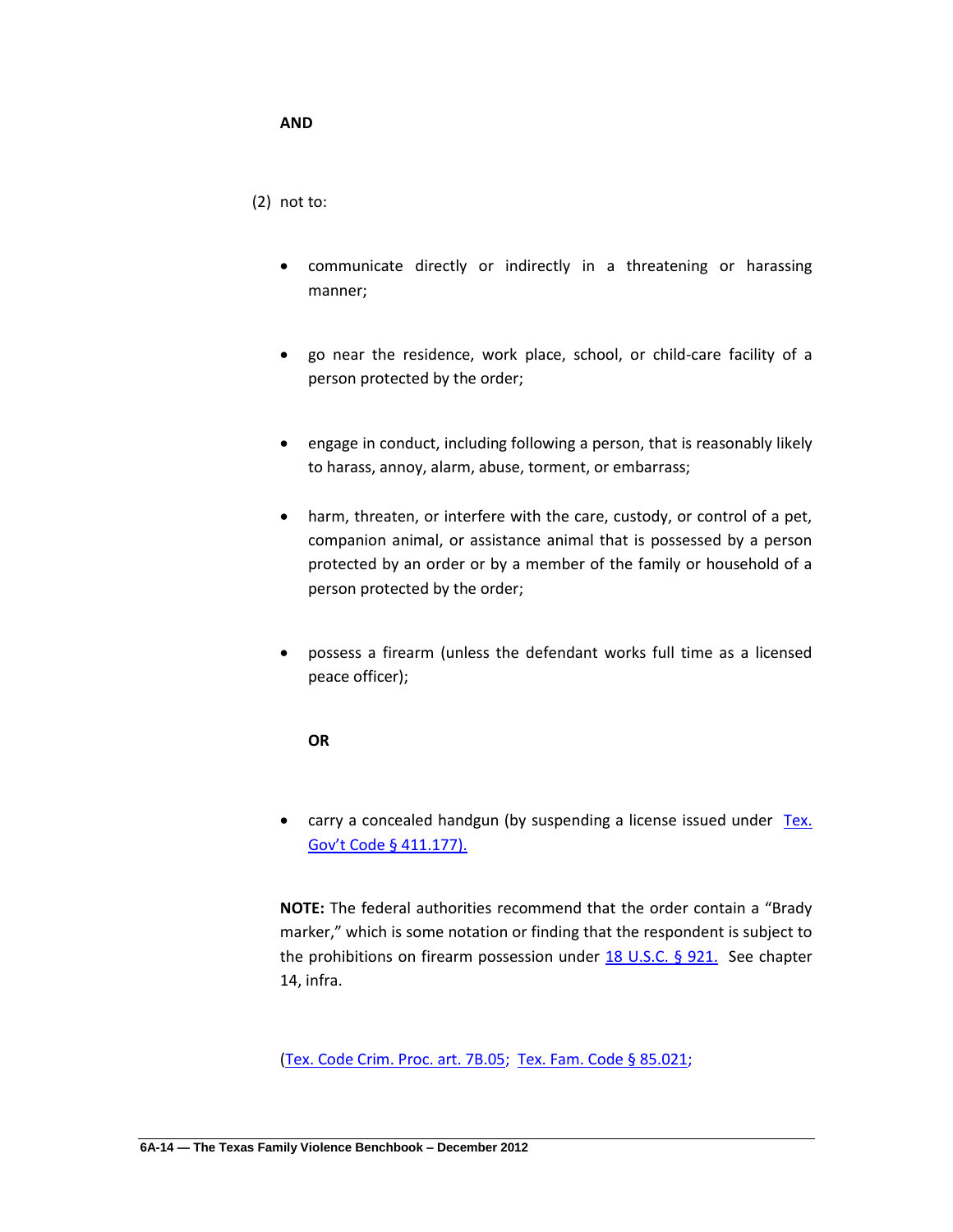### **6A.5.3 Duration.**

The post-trial protective order lasts:

- for the time specified in the order;
- for two years, if no other period is specified in the order;
- for more than two years (up to the lifetime of the applicant or offender) if the court found reasonable cause to believe that the applicant is subject to a threat that places the victim in reasonable fear of further harm from the offender;
- if the offender was confined or imprisoned when the order issued, until the first anniversary after the offender is released from imprisonment or confinement;

#### **OR**

- until the order is rescinded at the request of:
	- o an applicant, if the applicant is 18 years of age or older;

**OR** 

o at the request of the parent or guardian of an applicant who is under 18 years of age.

**NOTE:** With regard to a conflict wit[h Tex. Fam. Code § 85.025,](http://www.lexis.com/research/slft?cite=54582046616D696C7920436F646520A72038352E303235&keyenum=15452&keytnum=0) Art. 7B prevails.

[\(Tex. Code Crim. Proc. art. 7B.08\)](http://www.lexis.com/research/xlink?app=00075&view=full&searchtype=lt&search=Tex.+Code+Crim.+Proc.+art.+7B.08)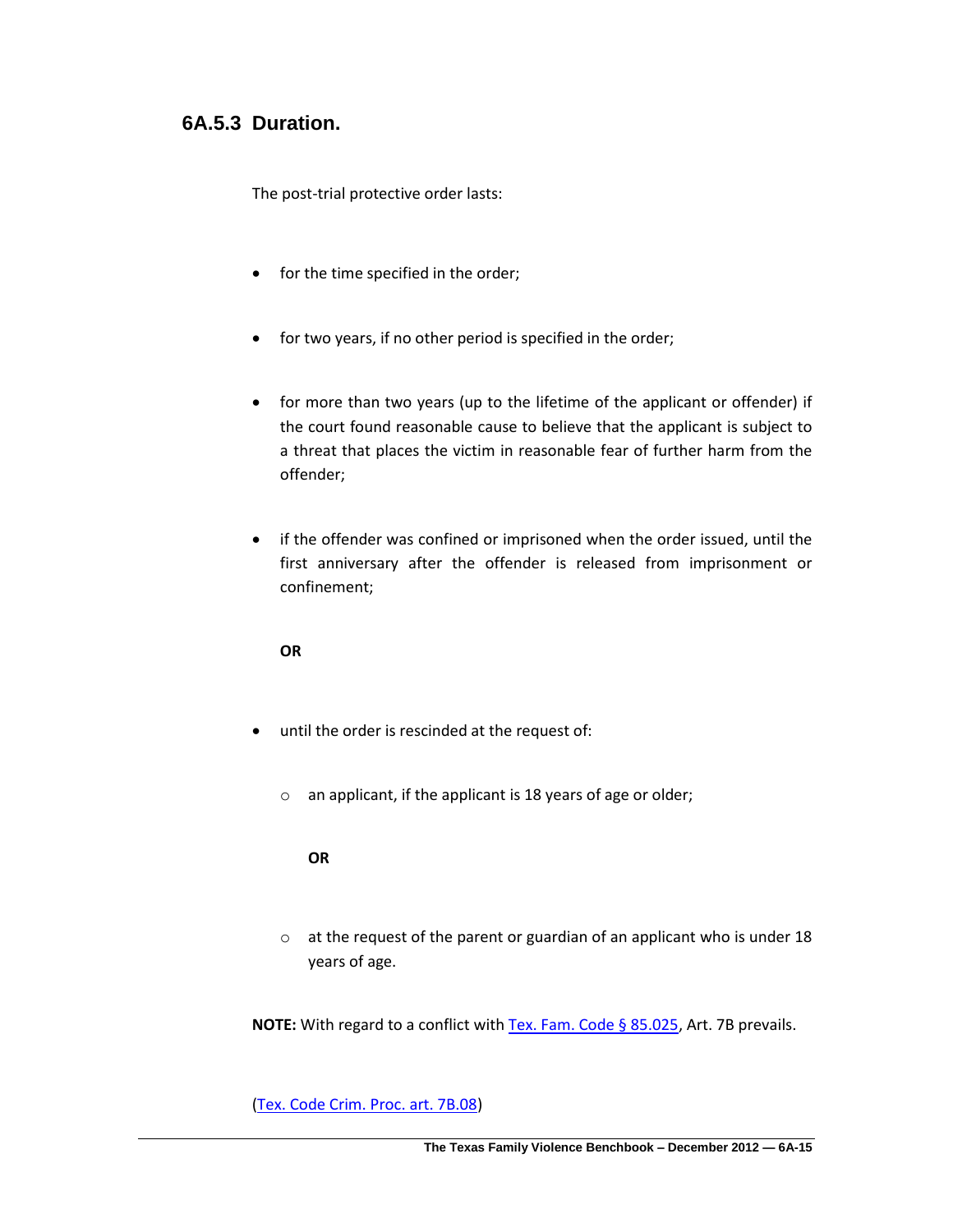## *6A.6 Hearing.*

Art. 7B does not specifically address the issues of notice, settings, continuances, answers, agreed or separate orders, or defaults so the applicable procedures must be extrapolated from Texas Family Code Title 4. For instance, Article 7B does not specifically state what sort of notice must be provided to a defendant prior to holding the protective order hearing but its reference to the procedures set out in Texas Family Code Title 4 indicates that the safest course is to follow the requisites of the latter.

## **6A.6.1 Minimum notice period for hearing.**

The alleged offender is entitled to at least 48 hours prior notice of the hearing date and time and the alleged offender's request for a resetting for failure to give the minimum notice must be granted.

[\(Tex. Fam. Code § 84.003;](http://www.lexis.com/research/slft?cite=54582046616D696C7920436F646520A72038342E303033&keyenum=15452&keytnum=0) [Tex. Fam. Code § 84.004\)](http://www.lexis.com/research/slft?cite=54582046616D696C7920436F646520A72038342E30303429&keyenum=15452&keytnum=0)

### **6A.6.2 Initial setting for hearing.**

The initial setting for the hearing must be:

- no later than the  $14<sup>th</sup>$  day after the protective order application was filed for all courts **EXCEPT**
- in *district courts* that cover multiple counties or in district courts in counties over 2 million in population, the hearing may, upon request of the applicant's representative, be set no later than the  $20<sup>th</sup>$  day after the application was filed.

[\(Tex. Fam. Code § 84.001;](http://www.lexis.com/research/slft?cite=54582046616D696C7920436F646520A72038342E303031&keyenum=15452&keytnum=0) [Tex. Fam. Code § 84.002\(](http://www.lexis.com/research/slft?cite=54582046616D696C7920436F646520A72038342E303032&keyenum=15452&keytnum=0)a))

## **6A.6.3 Resetting the hearing for insufficient notice.**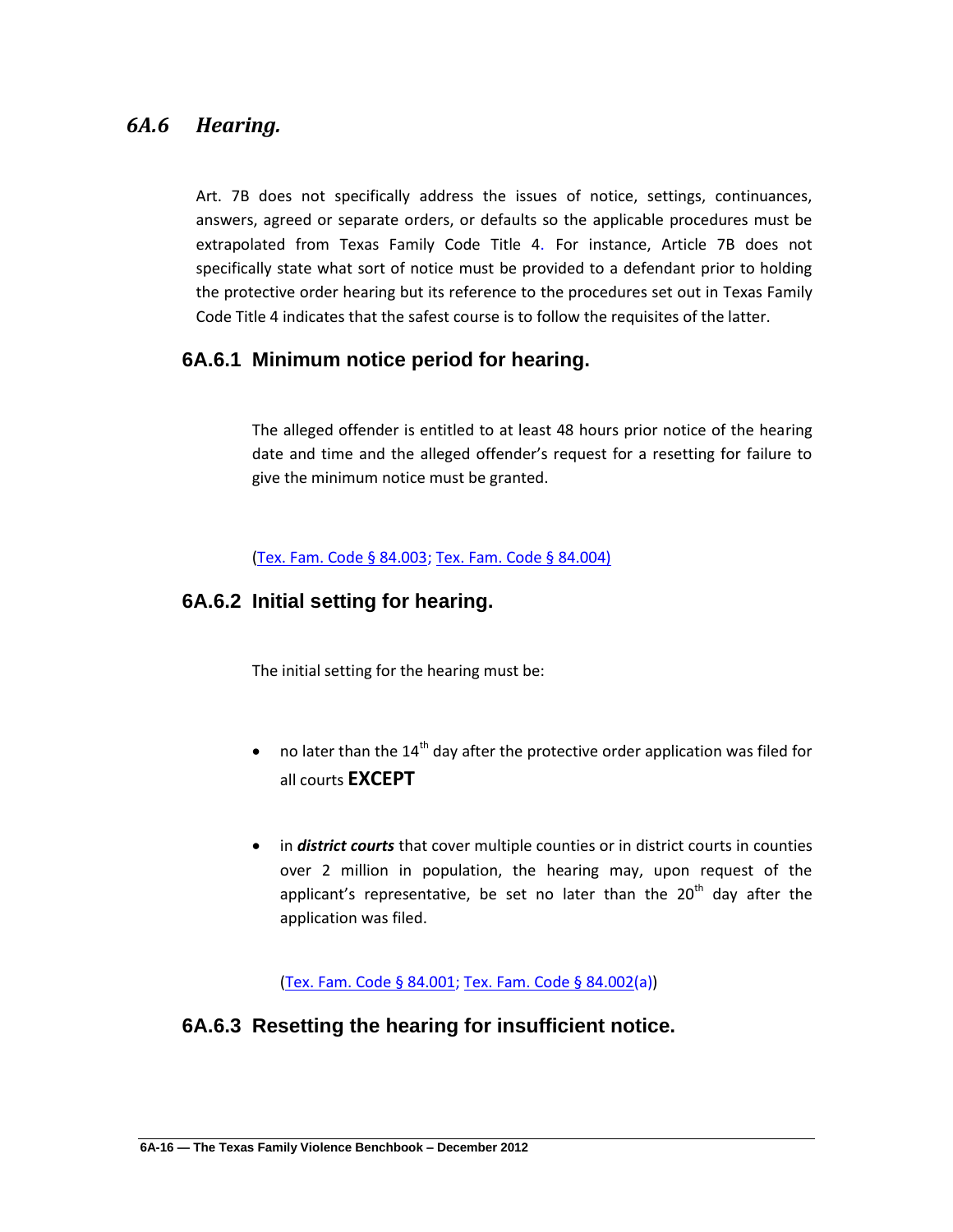If the alleged offender is not served with notice of hearing at least 48 hours before the scheduled hearing time, either the applicant or the alleged offender may request the hearing be rescheduled for a date that is:

within 14 days of the date the request was made;

#### **OR**

 within 20 days of the request for cases in the district courts in counties with a population over 2 million or that cover multiple counties.

[\(Tex. Fam. Code § 84.003;](http://www.lexis.com/research/slft?cite=54582046616D696C7920436F646520A72038342E303033&keyenum=15452&keytnum=0) [Tex. Fam. Code § 84.004\)](http://www.lexis.com/research/slft?cite=54582046616D696C7920436F646520A72038342E30303429&keyenum=15452&keytnum=0)

### **6A.6.4 Continuances.**

 $\overline{\phantom{a}}$ 

 The court has discretion over whether to grant a legislative continuance requested pursuant t[o Tex. Civ. Prac. & Rem. Code § 30.003.](http://www.lexis.com/research/slft?cite=54582043697620507261632052656D20436F646520A72033302E3030332E&keyenum=15452&keytnum=0) 

[\(Tex. Fam. Code § 84.005\)](http://www.lexis.com/research/slft?cite=54582046616D696C7920436F646520A72038342E30303529&keyenum=15452&keytnum=0)

 The court *may not* continue or reset a hearing to consolidate it with a subsequently filed protective order application even if that protective order application was filed in conjunction with a divorce or SAPCR proceeding.

[\(Tex. Fam. Code § 84.001;](http://www.lexis.com/research/slft?cite=54582046616D696C7920436F646520A72038342E303031&keyenum=15452&keytnum=0) [Tex. Fam. Code § 85.061\)](http://www.lexis.com/research/slft?cite=54582046616D696C7920436F646520A72038352E30363129&keyenum=15452&keytnum=0)

• Conducting discovery is not a basis for continuing a protective order case.<sup>3</sup>

## **6A.6.5 Order based on the parties' agreement.**

<sup>3</sup> *Martinez v. Martinez*, [52 S.W.3d 429](http://www.lexis.com/research/slft?cite=353220532E572E336420343239&keyenum=15451&keytnum=0) (Tex. App.—Fort Worth 2001, pet. denied).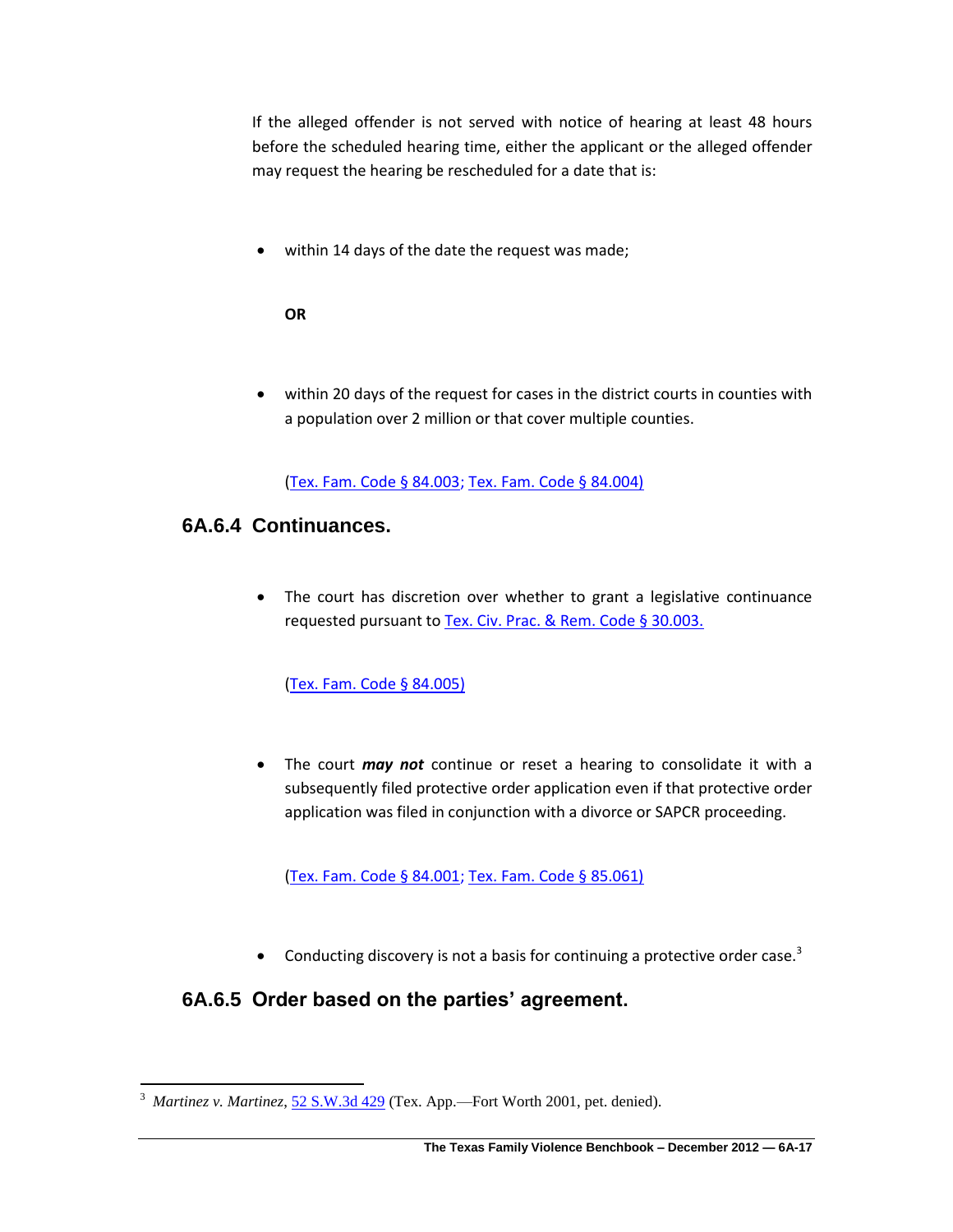There is no specific authority for entering an order based on an agreement between the applicant and the alleged offender.<sup>4</sup> If the alleged offender does not contest the application, the court can enter an order based on stipulated or deemed facts.

### **6A.6.6 Separate or "mutual" protective orders.**

There is no authority for entering a separate or "mutual" protective order that imposes criminally enforceable provisions against an applicant.<sup>5</sup>

## *6A.7 Answer.*

An alleged offender may, but is not required to, file an answer at any time before the hearing.

### [\(Tex. Fam. Code § 82.022\)](http://www.lexis.com/research/slft?cite=54582046616D696C7920436F646520A72038322E30323229&keyenum=15452&keytnum=0)

## *6A.8 Default.*

l

Whether or not the alleged offender files an answer, if the alleged offender fails to appear or be represented at the hearing, a default judgment may be entered after:

 proof of proper service of notice (service at least 48 hours before the hearing time or a rescheduled hearing);

<sup>&</sup>lt;sup>4</sup> Texas Code Criminal Proc. art. 7B refers only to "protective orders," not to "agreed orders." Title 4 of the Family Code treats protective orders slightly differently from "agreed order" so it is debatable that the procedure for agreed orders set out in Chapter 85 of the Family Code should be utilized in the context of article 7A protective orders. See Chapter 3. [\(Tex. Fam. Code § 85.005](http://www.lexis.com/research/slft?cite=54582046616D696C7920436F646520A7A72038352E303035&keyenum=15452&keytnum=0) and [Tex. Fam. Code § 85.021\)](http://www.lexis.com/research/xlink?app=00075&view=full&searchtype=lt&search=Tex.+Fam.+Code+%A7+85.021)

<sup>&</sup>lt;sup>5</sup> In order to require a party to act or refrain from engaging in conduct, the court must find the person has committed family violence. Because Art. 7B does not require a finding of family violence, there does not appear to be a basis for entering a separate order against a person requesting a protective order under Art. 7B. [\(Tex. Fam. Code §§ 85.001\(](http://www.lexis.com/research/slft?cite=54582046616D696C7920436F646520A7A72038352E303031&keyenum=15452&keytnum=0)b), [Tex. Fam. Code § 85.003](http://www.lexis.com/research/xlink?app=00075&view=full&searchtype=lt&search=Tex.+Fam.+Code+%A7+85.003) and [Tex. Fam. Code § 85.022\)](http://www.lexis.com/research/xlink?app=00075&view=full&searchtype=lt&search=Tex.+Fam.+Code+%A7+85.022)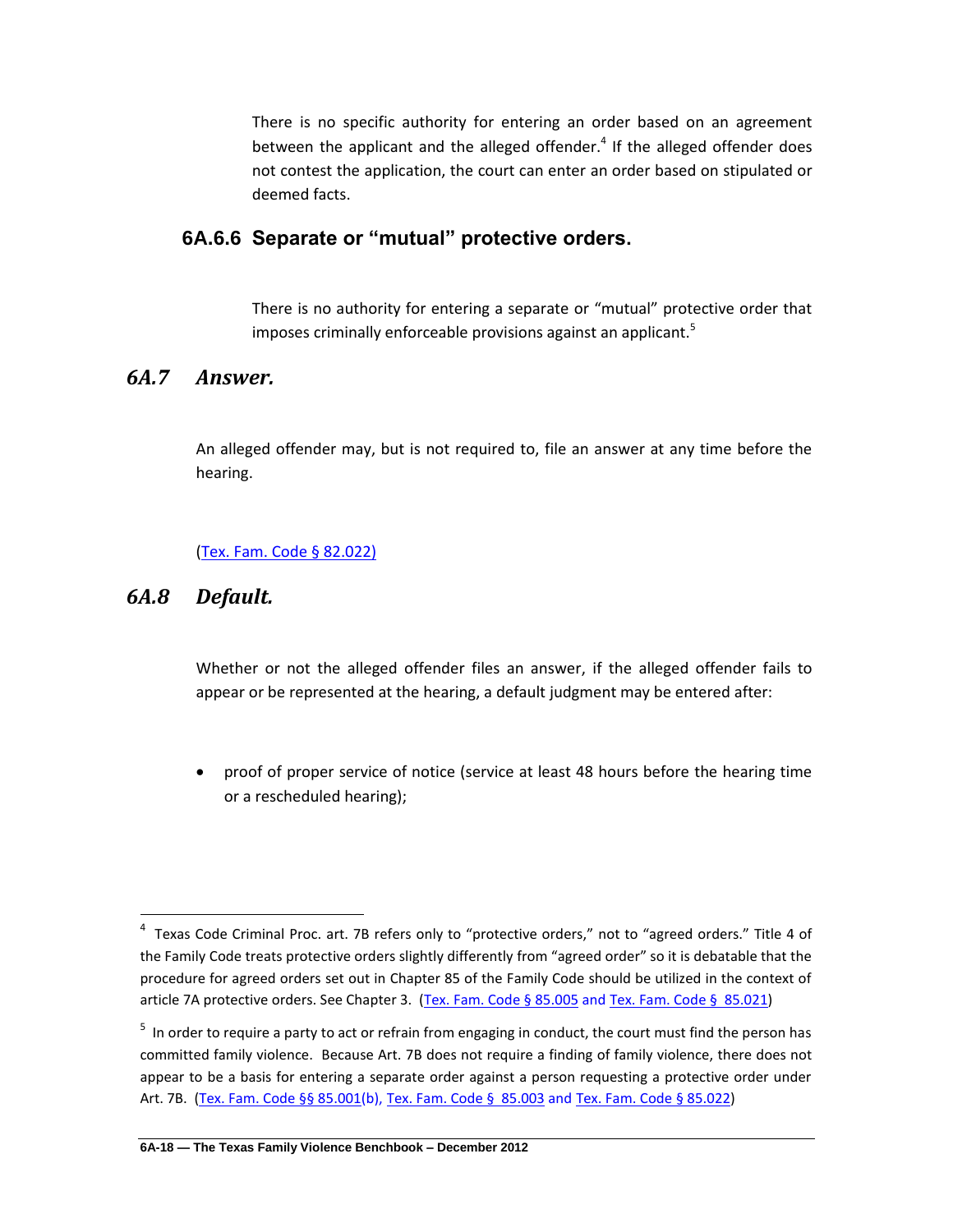the court deems the allegations in the application to be true and finds that the deemed facts are sufficient to support a finding that the alleged offender committed a sexual assault and a protective order is necessary to protect the victim;

#### **AND**

 proof of any evidence necessary to support the sanctions (terms and conditions imposed upon the alleged offender) imposed by the order.

[\(Tex. Fam. Code § 84.003;](http://www.lexis.com/research/slft?cite=54582046616D696C7920436F646520A72038342E303033&keyenum=15452&keytnum=0) [Tex. Fam. Code § 84.004,](http://www.lexis.com/research/slft?cite=54582046616D696C7920436F646520A72038342E303034&keyenum=15452&keytnum=0) [Tex. Fam. Code § 85.006;](http://www.lexis.com/research/slft?cite=54582046616D696C7920436F646520A72038352E303036&keyenum=15452&keytnum=0) [Tex. R.](http://www.lexis.com/research/slft?cite=5465782E20522E204369762E20502E20313037&keyenum=15452&keytnum=0)  [Civ. P. 107;](http://www.lexis.com/research/slft?cite=5465782E20522E204369762E20502E20313037&keyenum=15452&keytnum=0) [Tex. R. Civ. P. 239;](http://www.lexis.com/research/slft?cite=5465782E20522E204369762E20502E20323339&keyenum=15452&keytnum=0) [Tex. R. Civ. P. 243\)](http://www.lexis.com/research/slft?cite=5465782E20522E204369762E20502E2032343329&keyenum=15452&keytnum=0)

### *6A.9 Service and delivery.*

### **6A.9.1 Service.**

The protective order shall be delivered to the offender or alleged offender:

- as provided by [Tex. R. Civ. P. Rule 21a](http://www.lexis.com/research/slft?cite=5465782E20522E204369762E20502E2052756C6520323161&keyenum=15452&keytnum=0) (in person, by mail, or by facsimile to the person or the person's attorney);
- served in the same manner as a writ of injunction [\(Tex. R. Civ. P. 689\);](http://www.lexis.com/research/slft?cite=5465782E20522E204369762E20502E2036383929&keyenum=15452&keytnum=0)

**OR**

served in open court at the close of the protective order hearing.

**NOTE: Oral warning required at hearing.** If the order has not been reduced to writing but the (alleged) offender appears at the hearing, the court shall orally warn the person about any of the prohibitions listed in [Tex. Fam. Code § 85.022](http://www.lexis.com/research/slft?cite=54582046616D696C7920436F646520A72038352E303232&keyenum=15452&keytnum=0) that apply and of any other provisions necessary to prevent violence.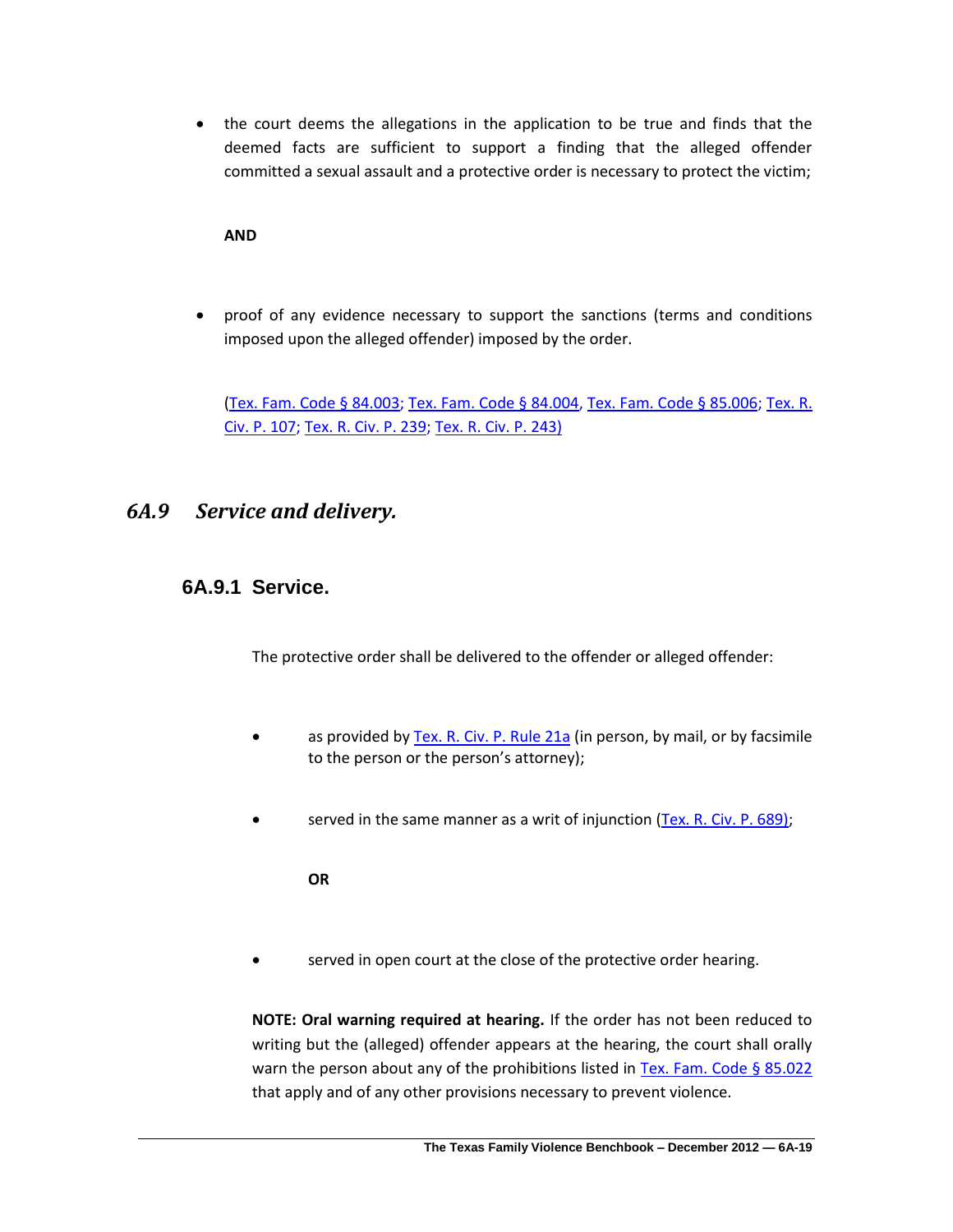[\(Tex. Fam. Code § 85.041\)](http://www.lexis.com/research/slft?cite=54582046616D696C7920436F646520A72038352E30343129&keyenum=15452&keytnum=0)

## **6A.9.2 Delivery to the victim and others.**

The court's clerk shall send a copy of the order to:

- the victim or the victim's attorney (this is a certified copy);
- the local law enforcement agency (**either** the police department **or** the sheriff's office but not directly to the Department of Public Safety) having jurisdiction over the victim's residence. This copy of the order must be accompanied by a completed DPS protective order data entry sheet (see § 19.11);
- a school or child-care facility, if the alleged offender is ordered to stay away from the premises of that school or facility and if the victim has provided the address to the clerk;
- if the restrained person is a member of the state military force or is on active-duty status serving in the United State armed forces, to the staff judge advocate at the Joint Force Headquarters or the provost marshal of the military installation to which the respondent is assigned for immediate notification of the respondent's commanding officer ([Tex.](http://www.lexis.com/research/slft?cite=54582046616D696C7920436F646520A72038352E303432&keyenum=15452&keytnum=0)  [Fam. Code § 85.042;](http://www.lexis.com/research/slft?cite=54582046616D696C7920436F646520A72038352E303432&keyenum=15452&keytnum=0) Tex. Code Crim. Proc. art. 42.0182);

### **AND**

 if the order suspends a concealed handgun license, to the Department of Public Safety's Concealed Handgun Division.

[\(Tex. Fam. Code § 85.042\)](http://www.lexis.com/research/slft?cite=54582046616D696C7920436F646520A72038352E30343229&keyenum=15452&keytnum=0)

### *6A.10 Enforcement.*